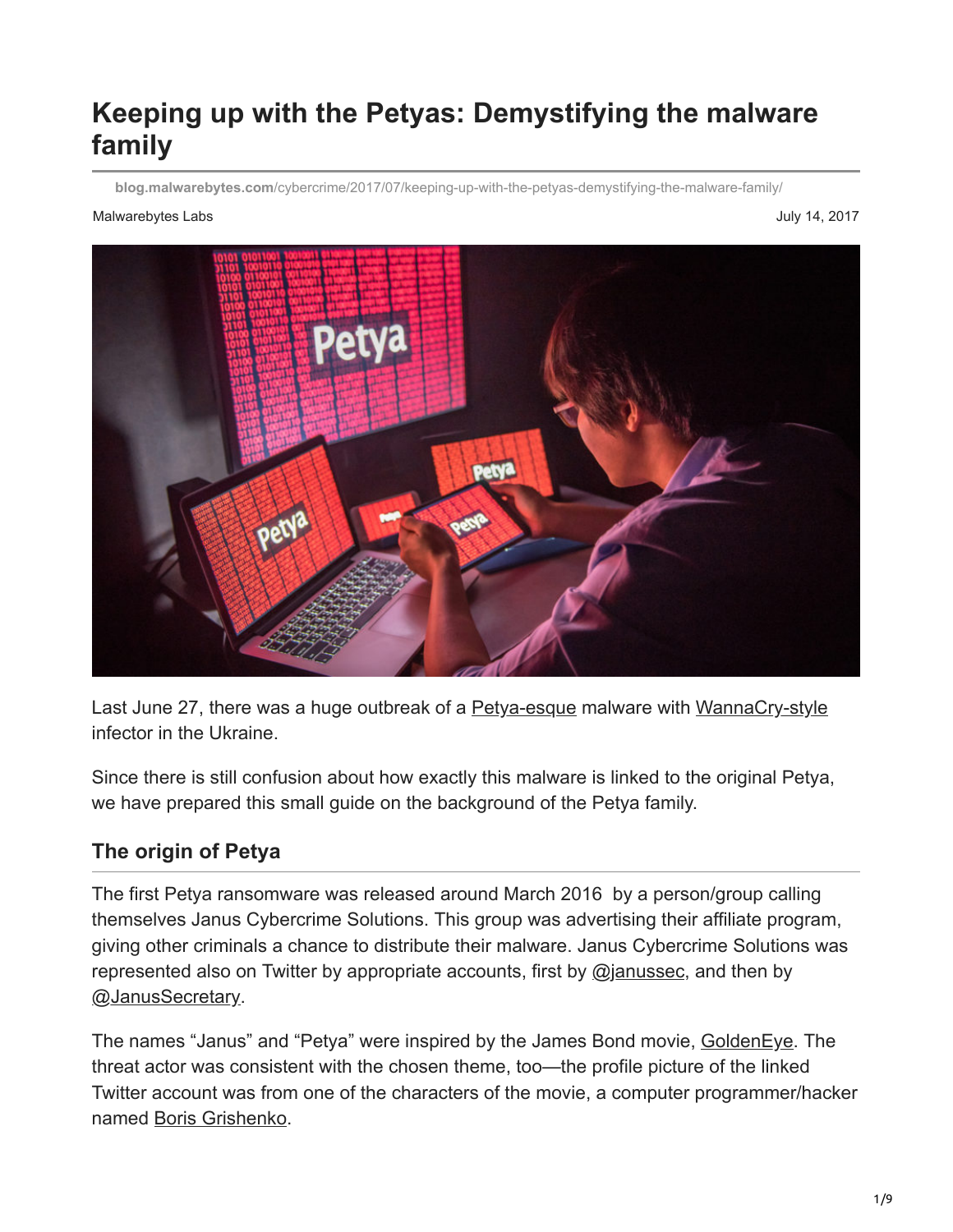

## **Unique features**

From the very beginning, Petya has been a unique [ransomware](https://www.malwarebytes.com/ransomware) because it has features that are not common for this type of malware. While most of the ransomware can only encrypt files one by one, Petya denies users access to the full system by attacking low-level structures on the disk.

Petya is always installed by some dropper, which is a Windows executable (on each version of Petya the dropper is replaced with a new one).

During installation, the Petya installer overwrites the disk with Petya's kernel and boot loader. Because of this, the affected machine boots the malicious kernel instead of the legitimate OS. On the first run, it displays a fake CHKDSK screen: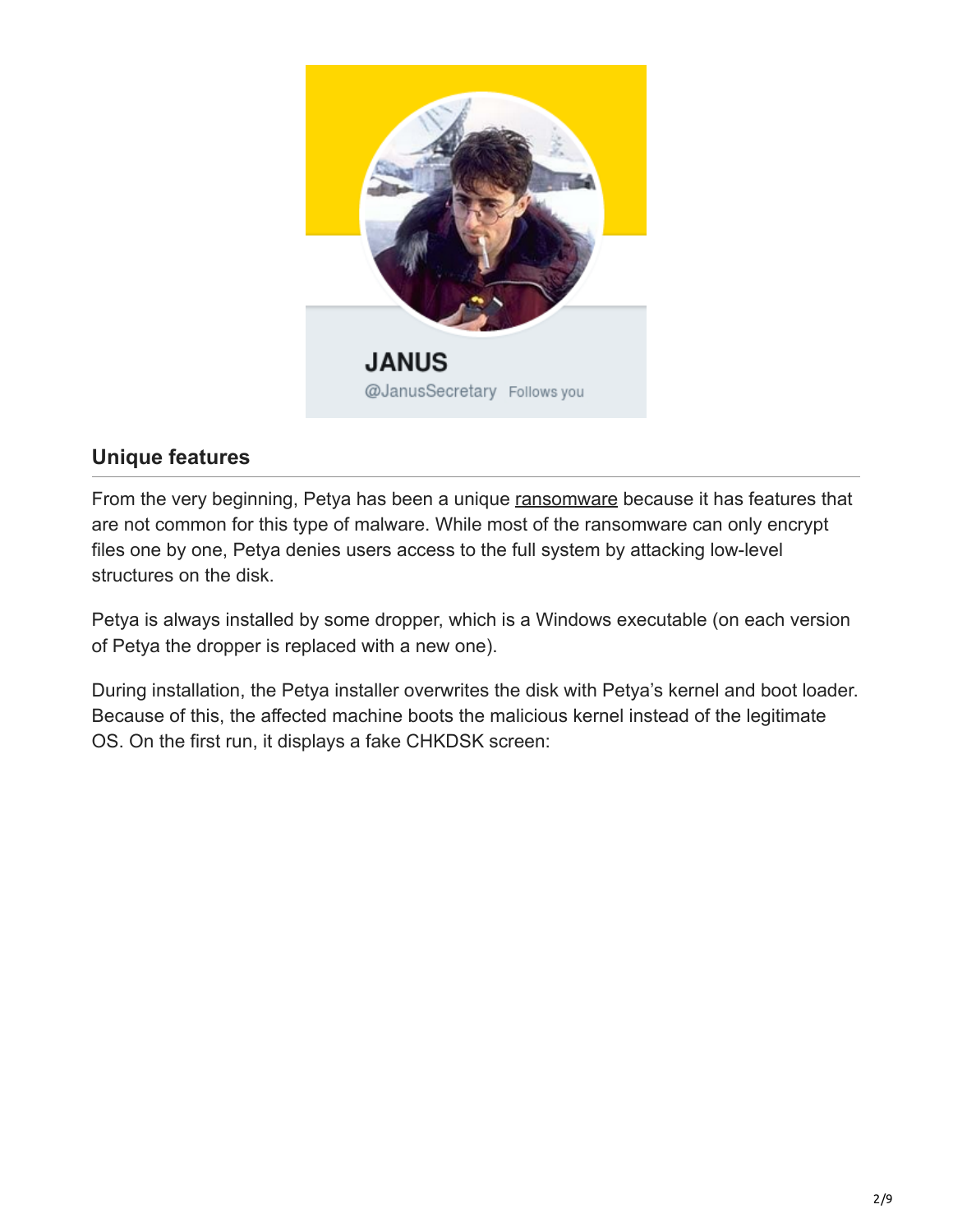Repairing file system on C: The type of the file system is NTFS. One of your disks contains errors and needs to be repaired. This process may take several hours to complete. It is strongly recommended to let it complete. WARNING: DO NOT TURN OFF YOUR PC! IF YOU ABORT THIS PROCESS, YOU COULD DESTROY ALL OF YOUR DATA! PLEASE ENSURE THAT YOUR POWER CABLE IS PLUGGED IN! CHKDSK is repairing sector 53754 of 132096 (40%)

Instead of checking the disk, in reality, it encrypts the Master File Table (MFT) with Salsa20. This way, the ransomware makes the disk inaccessible. When encryption is finished, two screens are displayed: a blinking skull followed by the ransom demand. This is how affected system screens look like in the first version of Petya:

#### You became victim of the PETYA RANSOMWARE!

The harddisks of your computer have been encrypted with an military grade encryption algorithm. There is no way to restore your data without a special key. You can purchase this key on the darknet page shown in step 2.

```
To purchase your key and restore your data, please follow these three easy
steps:
```
1. Download the Tor Browser at "https://www.torproject.org/". If you need<br>help, please google for "access onion page".<br>2. Visit one of the following pages with the Tor Browser:

```
http://petya37h5tbhyvki.onion/MvnHqz
http://petya5koahtsf7sv.onion/MvnHqz
```
3. Enter your personal decryption code there:

```
afMf5Z-C83M2q-Nv9uR1-g9GZXY-a4iU47-c5R4iT-xR1WZk-nX4HmW-rnc1Kg-HMekdy-
W8WDRr-rXz6TZ-jo69HJ-pre5Ry-Myg9rt
```
If you already purchased your key, please enter it below.

 $Reu$ :

#### **Official releases**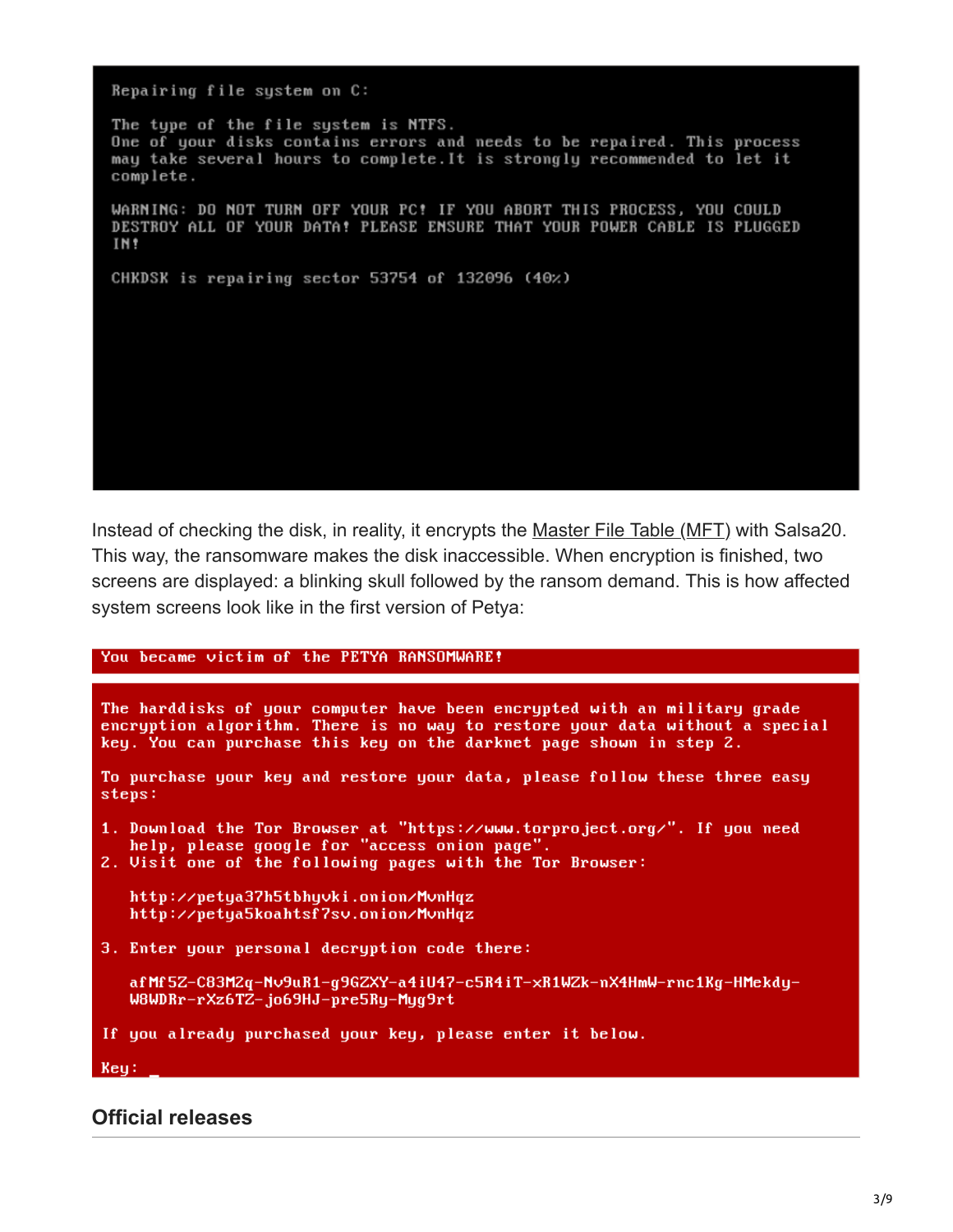So far, there are 4 releases of Petya ransomware by its original author, Janus:

- $\bullet$  1.0 ([Red Petya](https://blog.malwarebytes.com/threat-analysis/2016/04/petya-ransomware/)) Attacks only MFT
- 2.0 ([Green Petya](https://blog.malwarebytes.com/threat-analysis/2016/05/petya-and-mischa-ransomware-duet-p1/) + Mischa) Attacks either the MFT or files (a variant of the attack depends on the privileges with which the sample was deployed)
- 2.5 (Green Petya + Mischa) Same as 2.0 but with improvements
- 3.0 ([Goldeneye](https://blog.malwarebytes.com/threat-analysis/2016/12/goldeneye-ransomware-the-petyamischa-combo-rebranded/)) Attacks both the MFT and files, using UAC bypass to auto-elevate its privileges

Recently, Janus released the master key that can unlock all official versions described above. You can read more about it [in this blog post](https://blog.malwarebytes.com/cybercrime/2017/07/the-key-to-the-old-petya-has-been-published-by-the-malware-author/?utm_source=blog&utm_medium=social).

These Petya releases can be identified by the theme colors. We've put together a small gallery below:

## **Red Petya**

| uu\$\$\$\$\$\$\$\$\$\$\$ <b>uu</b>                                   |
|----------------------------------------------------------------------|
| uu\$\$\$\$\$\$\$\$\$\$\$\$\$\$\$\$\$uu                               |
|                                                                      |
| u\$\$\$\$\$\$\$\$\$\$\$\$\$\$\$\$\$\$\$\$\$                          |
|                                                                      |
| u\$\$\$\$\$\$\$\$\$\$\$\$\$\$\$\$\$\$\$\$\$\$\$                      |
| u\$\$\$\$\$\$\$\$\$\$\$\$\$\$\$\$\$\$\$\$\$\$\$\$\$                  |
|                                                                      |
| u\$\$\$\$\$\$\$\$\$\$\$\$\$\$\$\$\$\$\$\$\$\$\$\$\$\$                |
| $*555*$<br>*\$\$\$\$\$\$u<br>u\$\$\$\$\$\$*                          |
|                                                                      |
| *\$\$\$\$*<br>\$\$\$\$*<br>u\$u                                      |
| <b><i>u\$\$\$</i></b><br>uŚu<br>\$\$\$u                              |
|                                                                      |
| u\$\$\$<br>\$\$\$u<br>u\$\$\$u                                       |
|                                                                      |
| \$\$\$uu\$\$\$\$*<br>∗\$\$\$\$uu\$\$\$                               |
| $*$ \$\$\$\$\$\$\$*<br>*\$\$\$\$\$\$\$*                              |
|                                                                      |
| u\$\$\$\$\$\$\$u\$\$\$\$\$\$\$w                                      |
| u\$*\$*\$*\$*\$*\$*\$u                                               |
|                                                                      |
| \$\$u\$ \$ \$ \$ \$u\$\$<br>uuu<br>uuu                               |
| \$\$\$\$\$u\$u\$u\$\$\$<br>u\$\$\$\$<br>u\$\$\$\$                    |
|                                                                      |
| $*$ \$\$\$\$\$\$\$\$\$*<br>\$\$\$\$\$uu<br>uu\$\$\$\$\$\$            |
| uuuu\$\$\$\$\$\$\$\$\$<br>u\$\$\$\$\$\$\$\$\$\$\$uu<br>*****         |
|                                                                      |
| \$\$\$\$***\$\$\$\$\$\$\$\$\$\$\$uuu uu\$\$\$\$\$\$\$\$\$****\$\$\$* |
|                                                                      |
| **\$\$\$\$\$\$\$\$\$\$\$\$uu **\$***                                 |
| uuuu ** \$\$\$\$\$\$\$\$\$\$\$uuu                                    |
|                                                                      |
| u\$\$\$uuu\$\$\$\$\$\$\$\$\$\$uu **\$\$\$\$\$\$\$\$\$\$\$\$uuu\$\$\$ |
| **\$\$\$\$\$\$\$\$\$\$\$*<br>\$\$\$\$\$\$\$\$\$\$****                |
|                                                                      |
| *\$\$\$\$\$*<br>**\$\$\$\$**                                         |
| \$\$\$*<br>PRESS ANY KEY!                                            |
|                                                                      |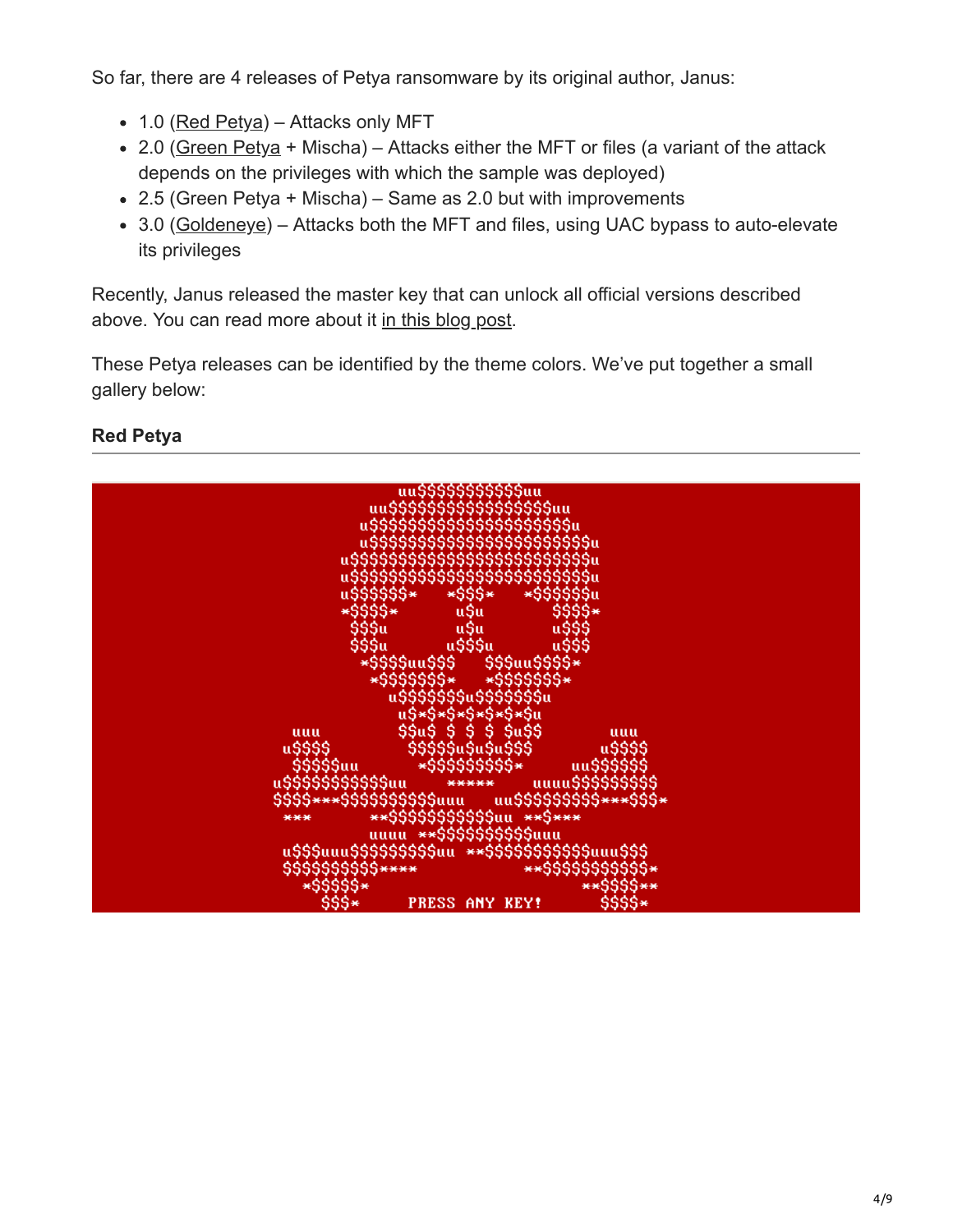The harddisks of your computer have been encrypted with an military grade<br>encryption algorithm. There is no way to restore your data without a special key. You can purchase this key on the darknet page shown in step 2.

To purchase your key and restore your data, please follow these three easy steps:

- 1. Download the Tor Browser at "https://www.torproject.org/". If you need<br>help, please google for "access onion page".<br>2. Visit one of the following pages with the Tor Browser:
- 

http://petya37h5tbhyvki.onion/MvnHqz http://petya5koahtsf7sv.onion/MvnHqz

3. Enter your personal decryption code there:

afMf5Z-C83M2q-Nv9uR1-g9GZXY-a4iU47-c5R4iT-xR1WZk-nX4HmW-rnc1Kg-HMekdy-W8WDRr-rXz6TZ-jo69HJ-pre5Ry-Myg9rt

If you already purchased your key, please enter it below.

 $Key:$ 

#### **Green Petya**

| սս55555555555աս                                                        |
|------------------------------------------------------------------------|
| uu\$\$\$\$\$\$\$\$\$\$\$\$\$\$\$\$\$\$uu                               |
|                                                                        |
| usssssssssssssssssssssssu                                              |
| ussssssssssssssssssssssssss                                            |
|                                                                        |
|                                                                        |
|                                                                        |
|                                                                        |
| $*555*$<br>*\$\$\$\$\$\$u                                              |
| u\$\$\$\$\$\$*<br>*\$\$\$\$*<br>\$\$\$\$*<br>u\$u                      |
|                                                                        |
| \$\$\$u<br>u\$u<br>u\$\$\$                                             |
| \$\$\$u<br><b>u\$\$\$</b><br>u\$\$\$u                                  |
|                                                                        |
| *\$\$\$\$uu\$\$\$<br>\$\$\$uu\$\$\$\$*<br>*\$\$\$\$\$\$\$*             |
| $*$ \$\$\$\$\$\$\$*                                                    |
|                                                                        |
| u\$\$\$\$\$\$\$u\$\$\$\$\$\$\$u                                        |
| u\$*\$*\$*\$*\$*\$*\$u                                                 |
|                                                                        |
| \$\$u\$ \$ \$ \$ \$u\$\$<br>սսս<br>սսս                                 |
| \$\$\$\$\$u\$u\$u\$\$\$<br>u\$\$\$\$<br>u\$\$\$\$                      |
|                                                                        |
| $*$ \$\$\$\$\$\$\$\$\$*<br>\$\$\$\$\$uu                                |
| u\$\$\$\$\$\$\$\$\$\$\$uu<br>*****                                     |
| \$\$\$\$***\$\$\$\$\$\$\$\$\$\$\$uuu<br>uu\$\$\$\$\$\$\$\$\$***\$\$\$* |
|                                                                        |
| **\$\$\$\$\$\$\$\$\$\$\$\$uu **\$***<br>***                            |
| uuuu **\$\$\$\$\$\$\$\$\$\$\$uuu                                       |
|                                                                        |
| **\$\$\$\$\$\$\$\$\$\$\$www\$\$\$<br>u\$\$\$uuu\$\$\$\$\$\$\$\$\$uu    |
| \$\$\$\$\$\$\$\$\$\$****<br>** \$\$\$\$\$\$\$\$\$\$\$*                 |
|                                                                        |
| *\$\$\$\$\$*<br>**\$\$\$\$**                                           |
| PRESS ANY KEY!                                                         |
|                                                                        |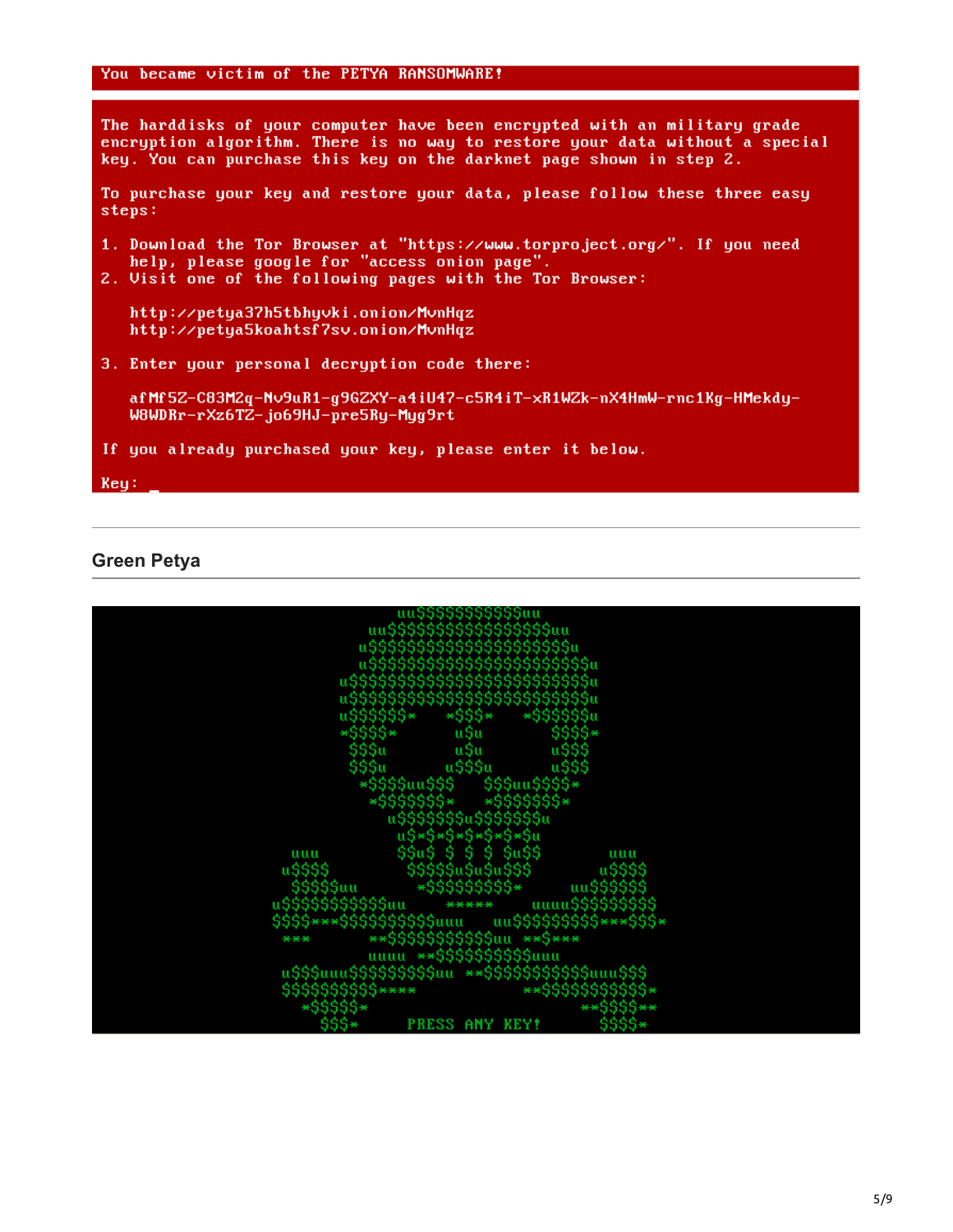```
You became victim of the PETYA RANSOMWARE!
```

```
The harddisks of your computer have been encrypted with an military grade
encryption algorithm. There is no way to restore your data without a special
key. You can purchase this key on the darknet page shown in step 2.
To purchase your key and restore your data, please follow these three easy
steps:
1. Download the Tor Browser at "https://www.torproject.org/". If you need help, please google for "access onion page".
2. Visit one of the following pages with the Tor Browser:
   http://petya3jxfp2f7g3i.onion/0N1z7z
   http://petya3sen7dyko2n.onion/0N1z7z
3. Enter your personal decryption code there:
   70M1z7-zjiXL3-npCpAT-Up4s37-GFB4iR-BnGsnx-y93cUR-q7qduM-cZkZkR-qo9D4f-
   JVufFR-c9UuAQ-rTSGBj-cmzDL4-dZ9hyU-908fA1
If you already purchased your key, please enter it below.
Key:
```
#### **GoldenEye**

| uu\$\$\$\$\$\$\$\$\$\$\$ <sub>uu</sub>                                                                                    |
|---------------------------------------------------------------------------------------------------------------------------|
| uu\$\$\$\$\$\$\$\$\$\$\$\$\$\$\$\$\$uu<br>usssssssssssssssssssssssu                                                       |
| u\$\$\$\$\$\$\$\$\$\$\$\$\$\$\$\$\$\$\$\$\$\$\$                                                                           |
| u\$\$\$\$\$\$\$\$\$\$\$\$\$\$\$\$\$\$\$\$\$\$\$\$\$<br>u\$\$\$\$\$\$\$\$\$\$\$\$\$\$\$\$\$\$\$\$\$\$\$\$\$\$              |
| *\$\$\$*<br>*\$\$\$\$\$\$u<br>u\$\$\$\$\$\$*                                                                              |
| ∗\$\$\$\$*<br> }\$\$\$u<br>\$\$\$\$*                                                                                      |
| uŞu<br>uŞu<br>uŞŞŞu<br><i>u\$\$\$</i><br>\$\$\$u<br>uŠŠŠ                                                                  |
| *\$\$\$\$uu\$\$\$<br>\$\$\$uu\$\$\$\$*                                                                                    |
| *\$\$\$\$\$\$\$*<br>*\$\$\$\$\$\$\$*                                                                                      |
| u\$\$\$\$\$\$\$u\$\$\$\$\$\$\$u                                                                                           |
| u\$*\$*\$*\$*\$*\$*\$u<br>\$\$u\$ \$ \$ \$ \$u\$\$<br>uuu<br>uuu                                                          |
| \$\$\$\$\$u\$u\$u\$\$\$<br>u\$\$\$\$<br>u\$\$\$\$                                                                         |
| $*$ \$\$\$\$\$\$\$\$\$*<br>\$\$\$\$\$uu<br>uu\$\$\$\$\$\$<br>uuuu\$\$\$\$\$\$\$\$\$<br>*****<br>u\$\$\$\$\$\$\$\$\$\$\$uu |
| \$\$\$\$***\$\$\$\$\$\$\$\$\$\$\$uuu uu\$\$\$\$\$\$\$\$\$\$***\$\$\$*                                                     |
| ** \$\$\$\$\$\$\$\$\$\$\$\$uu ** \$***<br>***                                                                             |
| uuuu **\$\$\$\$\$\$\$\$\$\$uuu<br>u\$\$\$uuu\$\$\$\$\$\$\$\$\$\$uu **\$\$\$\$\$\$\$\$\$\$\$\$uuu\$\$\$                    |
| \$\$\$\$\$\$\$\$\$\$****<br>**\$\$\$\$\$\$\$\$\$\$\$*                                                                     |
| $*$ \$\$\$\$\$*<br>**\$\$\$\$**<br>\$\$\$\$*<br>$$S5+$<br><b>PRESS ANY KEY!</b>                                           |
|                                                                                                                           |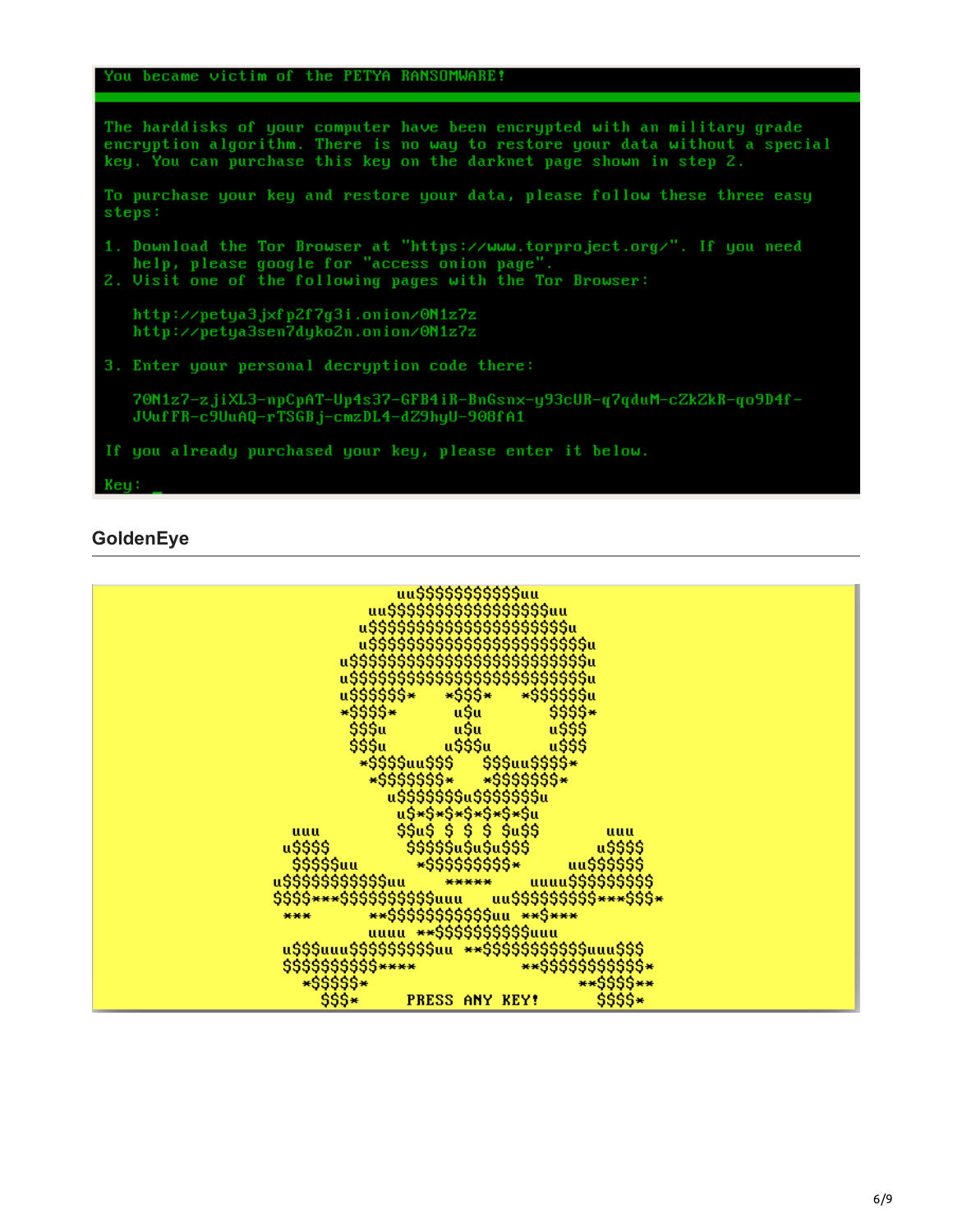```
You became victim of the GOLDENEYE RANSOMWARE!
```

```
The harddisks of your computer have been encrypted with an military grade
encryption algorithm. There is no way to restore your data without a special
key. You can purchase this key on the darknet page shown in step 2.
To purchase your key and restore your data, please follow these three easy
steps:
1. Download the Tor Browser at "https://www.torproject.org/". If you need help, please google for "access onion page".
2. Visit one of the following pages with the Tor Browser:
   http://goldenhjnqvc2lld.onion/ngWPic5x
   http://golden2uqpiqcs6j.onion/ngWPic5x
3. Enter your personal decryption code there:
   ngWPic-5xHNJB-JPo2ap-H7gDqS-6oMbCV-PCAEbX-SAC6ju-3jF3oe-EiDXB3-8huJBg-
   cYDbGH-9izqGC-f28NPM-1pGa5R-DqZZH5-eKA9eh
If you already purchased your key, please enter it below.
Key:
```
GoldenEye was the latest official release of Petya and was last seen around December 2016.

## **Unofficial releases (pirated versions)**

Since Petya is powerful, other cybercriminals have been attracted to use it. However, not all of them want to join the affiliate program and pay its creator. Similar to legitimate software, Petya has pirated versions. So far, we observed two unofficial releases:

- [PetrWrap](https://securelist.com/petrwrap-the-new-petya-based-ransomware-used-in-targeted-attacks/77762/)  uses Petya's low-level component as well as patched Petya's DLL, wrapped by a new loader. It's based on Green Petya.
- [EternalPetya](https://blog.malwarebytes.com/threat-analysis/2017/06/eternalpetya-yet-another-stolen-piece-package/)  also called NotPetya, ExPetr, etc. The malware [based on GoldenEye](https://blog.malwarebytes.com/threat-analysis/2017/06/eternalpetya-yet-another-stolen-piece-package/), used in the attack on Ukraine. The high-level layer (PE file) has been rewritten.

The pirated versions can be identified by the modified look. In both cases, the original Petya's skull has been removed.

## **PetrWrap**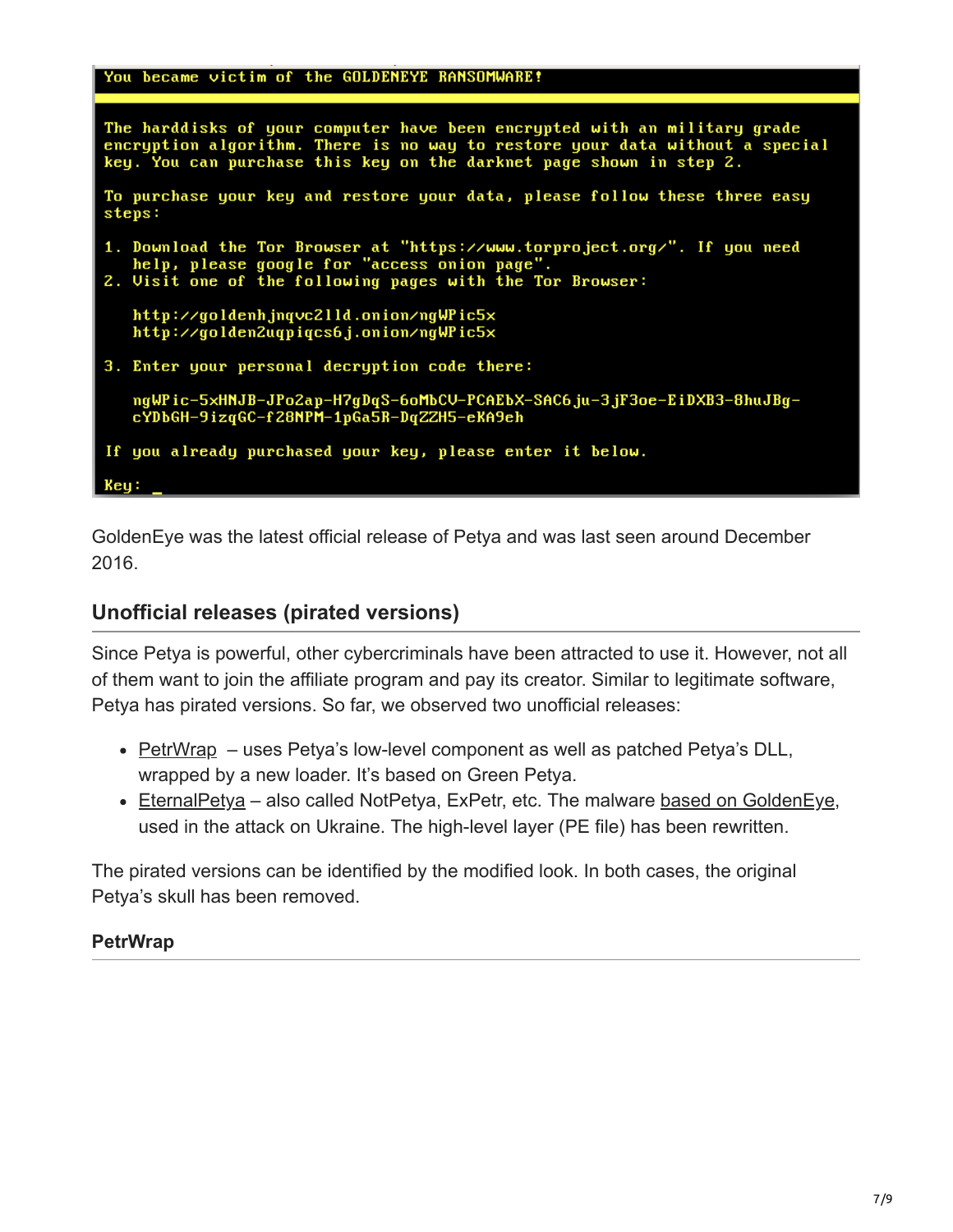```
Fuck
All your file system has been encrypted.
Any revers engineering attempts wont help you to recover your data.
In order to recover all your data contact us by email
razlokyou@tutanota.com and pay the ransom.
razlokyou@tutanota.com
   razlokyou@tutanota.com
Your personal id:
   CBd9F3-f26Df5-5C169E-AFCfrf-vTYuVa-YjPKjH-1kM3Z7-YaRX9V-J3Egmn-47iZ8N-
   eLnCAR-pvrNpH-wm3oh1-BkfMsd-rXQSYZ-CbBBAC
If you already purchased your key, please enter it below.
Key:
```
### **EternalPetya**

| Ooops, your important files are encrypted.                                                                                                                                                                                                                        |
|-------------------------------------------------------------------------------------------------------------------------------------------------------------------------------------------------------------------------------------------------------------------|
| If you see this text, then your files are no longer accessible, because they<br>have been encrypted. Perhaps you are busy looking for a way to recover your<br>files, but don't waste your time. Nobody can recover your files without our<br>decryption service. |
| We guarantee that you can recover all your files safely and easily. All you<br>need to do is submit the payment and purchase the decryption key.                                                                                                                  |
| Please follow the instructions:                                                                                                                                                                                                                                   |
| 1. Send \$300 worth of Bitcoin to following address:                                                                                                                                                                                                              |
| 1Mz7153HMuxXTuR2R1t78mGSdzaAtNbBWX                                                                                                                                                                                                                                |
| 2. Send your Bitcoin wallet ID and personal installation key to e-mail<br>wowsmith123456@posteo.net. Your personal installation key:                                                                                                                              |
| qVbndB-p6WYsk-RJZJ5Q-SQ4nAQ-S8omQy-M3zJLd-MHXhAc-QPhDXU-vQpSX4-Z3Rfgw                                                                                                                                                                                             |
| If you already purchased your key, please enter it below.<br>Key:                                                                                                                                                                                                 |

While PetrWrap was a fully-functional ransomware, EternalPetya seems unfinished or broken on purpose because the [Salsa key that used to encrypt the MFT cannot be recovered](https://blog.malwarebytes.com/threat-analysis/2017/06/eternalpetya-lost-salsa20-key/). Once encrypted, data cannot be decrypted, even by the malware authors.

8/9